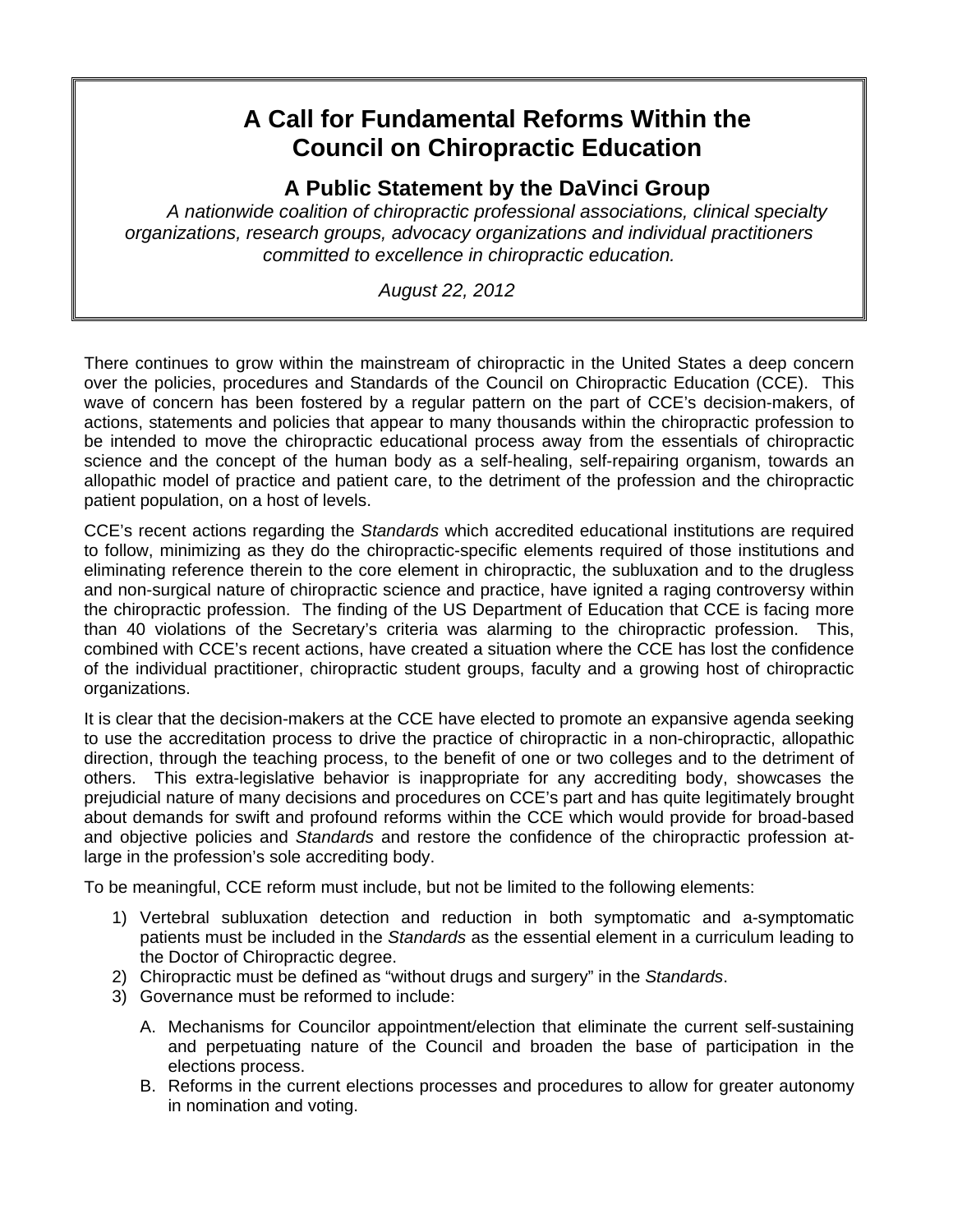C. An expansion of the Academy of site team members and the opportunity for the program being reviewed to select one person from the Academy as a site team member visiting the institution.

It is because all within the profession recognize the importance of the accreditation process for chiropractic educational institutions that it becomes absolutely essential that the accreditation activities of the CCE reflect a fair and balanced viewpoint that encompasses the broad and diversified views of stakeholders in the profession and yet, while being inclusive, requires that chiropractic educational standards retain those essential characteristics, definitions and clinical elements that have been central to the profession's identity and success for 116 years.

To restore the credibility of and confidence in the CCE and to strengthen and re-energize the chiropractic educational process, the organizations and individuals represented here join in a call for an immediate process by which profound reforms are undertaken in the governance, policies, procedures, personnel and, above all *Standards* of the CCE. Failure to do so can only lead to a continued erosion of the chiropractic educational system and make unity of spirit and action within the chiropractic profession impossible to attain, at a time when such unity is vital to both the profession and to those who depend on chiropractic's unique healing contribution to the lives of patients of all ages.

**The undersigned professional associations, specialty and technique organizations, vendors and individuals formally and publically endorse and support this statement:** 

> **AMC Management & Consulting Arkansas Chiropractic Council Association for Reorganizational Healing Practice Band of Brothers International Band of Brothers of Tennessee Band of Brothers, Texas Blair Upper Cervical Chiropractic Society California JAM ChiroFutures Malpractice Program**  *ChiroSecure* **Chiropractic Bio-Physics Chiropractic Fellowship of Pennsylvania Chiropractic Lifecare of America International Chiropractic Pediatric Association (ICPA) Chiropractic Society of Texas Chiropractors on the Road to Excellence, CORE Connecticut Chiropractic Council Council on Applied Chiropractic Sciences Council on Chiropractic and Pediatrics Council of New Jersey Chiropractors Delta Sigma Chi Professional Fraternity Doctors for Excellence in Chiropractic Education, DECE Dynamic Essentials Seminars The Family Practice Florida Chiropractic Society Florida Chiropractic Society Political Action Committee Foundation for the Advancement of Chiropractic Tenets and Science**